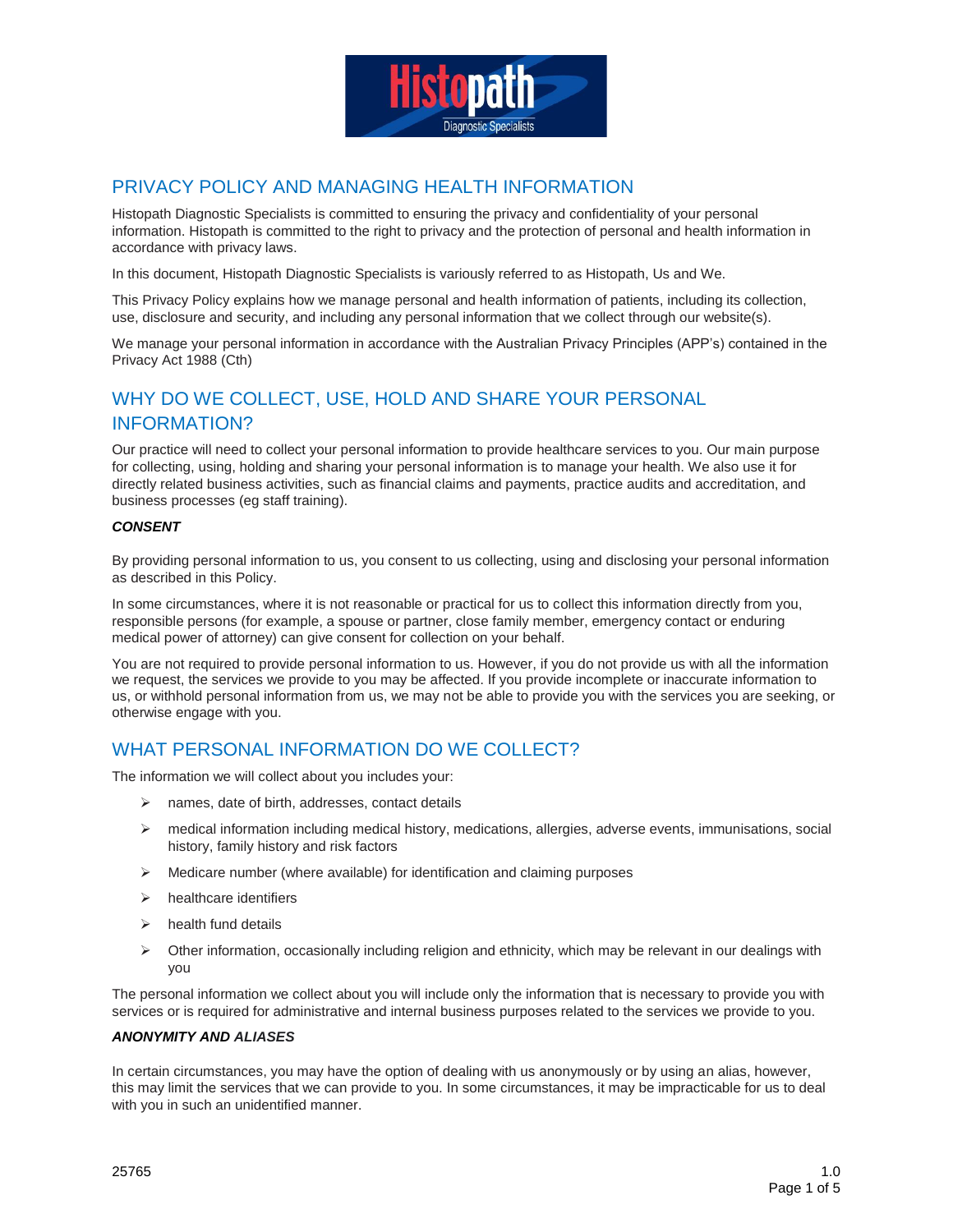

#### *USING GOVERNMENT IDENTIFIERS*

In certain circumstances we are required to collect government identifiers such as Medicare, pension or Veteran's Affairs numbers. We will only use or disclose this information in accordance with the law.

# HOW DO WE COLLECT YOUR PERSONAL INFORMATION?

We will usually collect your personal information directly from you by email, telephone, in writing or in person, or through our website(s). Where it is not reasonable or practical for us to collect this information directly from you, we may need to collect information about you from a third party. In the case of patients, we may also collect information from a third party where your health may be at risk and we need your personal information to provide you with emergency medical treatment.

We may collect personal and health information from third parties such as:

- $\triangleright$  Medical practices if they have referred you to us or are involved in your care. (Your doctor will generally explain why he or she is collecting the information and where it is going to.)
- $\triangleright$  An individual's representatives (such as a relative or carer)
- $\triangleright$  Our own internal records to link your information
- $\triangleright$  The My Health Record program operated by the Commonwealth Department of Health, if you have chosen to participate
- $\triangleright$  Health insurers, law enforcement or other government instrumentalities.

## HOW DOES HISTOPATH USE YOUR PERSONAL INFORMATION?

If an individual is to receive or has received a service from Histopath, we will collect and hold their personal information for the primary purpose for which it was collected (or a related secondary purpose).

Exceptions to this include:

- $\triangleright$  To coordinate and/or communicate with healthcare providers involved in your care
- $\triangleright$  To procure additional healthcare services on your behalf (such as referrals to other providers or obtaining second opinions)
- $\triangleright$  To conduct activities related to quality assurance/improvement processes, accreditation, audits, risk and claims management, patient satisfaction surveys and staff education and training
- To liaise with your health fund, Medicare, the Department of Veterans' Affairs, Department of Health or another payer or contractor of services
- $\triangleright$  To fulfil regulatory and public health requirements, including liaising with regulatory or health authorities, as required by law
- $\triangleright$  To send you standard reminders (for example, for appointments for follow-up care, account management), by text message, mail or email to the number or address which you have provided to us
- $\triangleright$  To handle a complaint or respond to anticipated or existing legal actions
- $\triangleright$  To obtain feedback about our services or provide advice or information to you about products, services, treatment options and clinical trials that are relevant to you
- $\triangleright$  For billing and payments
- $\triangleright$  To engage you (as a contractor) to provide products or services to us
- $\triangleright$  To consider your application for employment with us.

In addition, we may de-identify or aggregate the personal information that we collect for the purpose of carrying out clinical research, quality assurance or customer service, health outcome and other business analytics.

We will not seek your consent to use your personal information for the purposes listed above.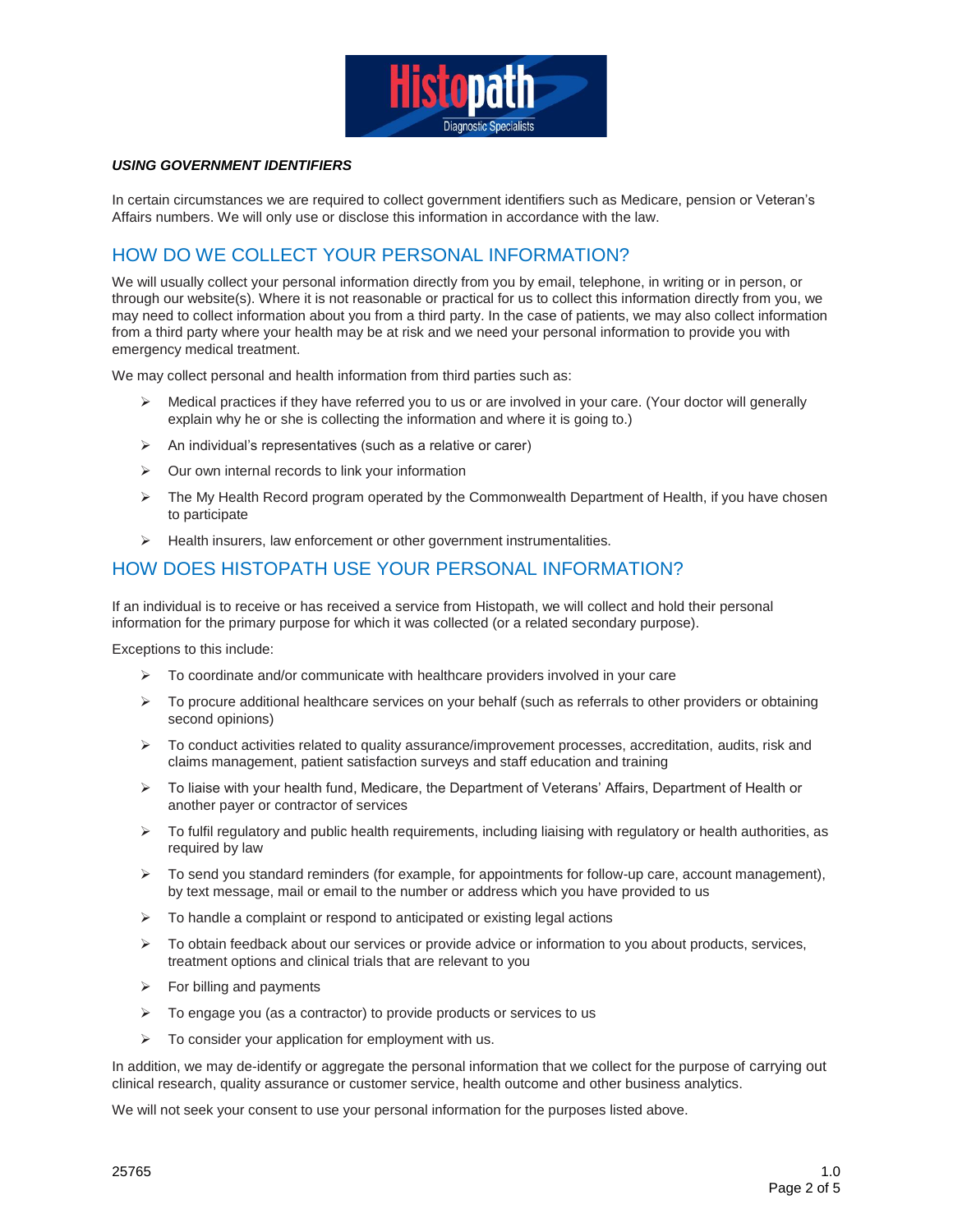

#### *USE OF PERSONAL INFORMATION FOR DIRECT MARKETING*

Our practice will not use your personal information for marketing any of our goods or services directly to you without your express consent. If you do consent, you may opt out of direct marketing at any time by notifying our practice in writing.

Our practice may use your personal information to improve the quality of the services we offer to our patients through research and analysis of our patient data.

If you have provided consent, we may use your personal information for marketing which is directly related to our services, in compliance with applicable laws, such as the Privacy Act 1988 (Cth) and Spam Act 2003 (Cth).

#### *DISCLOSURE OF PERSONAL INFORMATION*

During the course of providing services to you, or otherwise engaging with you, we may disclose your personal information to trusted third parties including:

- $\triangleright$  Healthcare service providers or other relevant parties involved in your care or requesting services on your behalf (including for the purpose of obtaining second opinions or making referrals, on your behalf, for specialist medical services)
- $\triangleright$  Statutory registries or bodies where requested to do so by you or as required by law (such as national cancer registries)
- $\triangleright$  Other third parties or organisations, if required by, and in order to comply with, our legal obligations
- $\triangleright$  Approved and trusted contractors, under agreement, as engaged by us to provide professional services (such as debt collection, information and communication technology providers, specialist clinical services).

Sensitive information is only ever disclosed for the purposes for which you gave it to us or for directly related purposes you would reasonably expect, or if you agree, for example, to handle a complaint.

Where we outsource any of our services or hire contractors to perform professional services, we will require them, under contract, to comply with the Privacy Act, or other relevant privacy legislation and, where applicable, our Privacy Policy.

We may use electronic processes to disclose your personal information as specified above, where available or relevant.

We will not seek your additional consent to disclose your personal information for the purposes listed above.

#### *MY HEALTH RECORDS*

If you have chosen to participate in the My Health Record program operated by the Commonwealth Department of Health, we may access personal information stored in your My Health Record if the access permissions you have set allow this. When requested to do so, we may disclose your personal information by uploading your health information electronically to the My Health Record system.

If you do not want us to access personal information stored in your My Health Record, or to upload health information to it, you may opt out or choose to modify access controls within the My Health Record system.

### STORING AND PROTECTING YOUR PERSONAL INFORMATION

We store personal and health information in different ways, including in paper and electronic form. The security of personal and health information is important to us and we take reasonable steps to protect it from misuse or loss and from unauthorised access, modification or disclosure.

Some of the ways we do this include:

- $\triangleright$  requiring our staff to maintain confidentiality
- $\triangleright$  implementing document storage security
- $\triangleright$  imposing security measures for access to our computer systems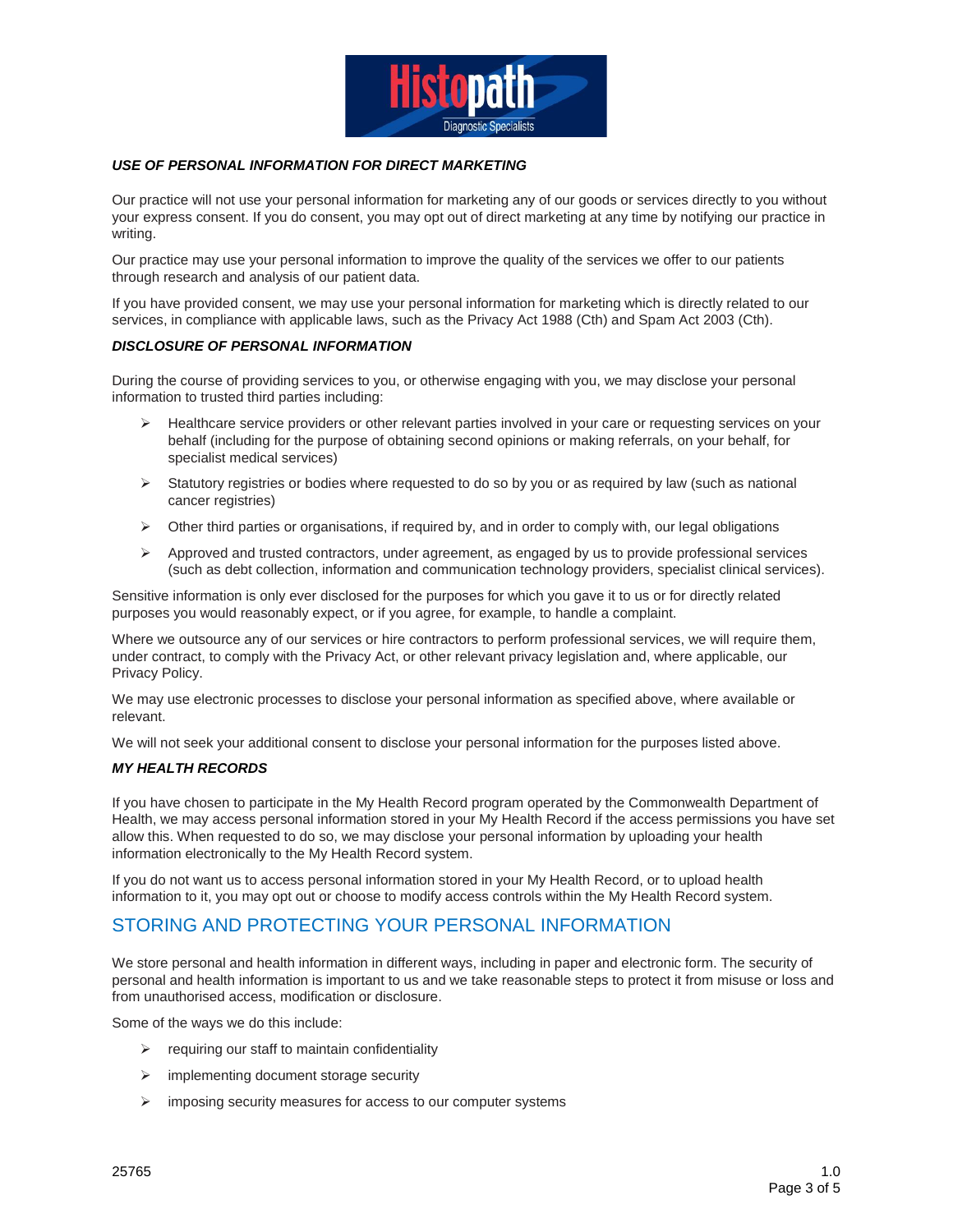

- $\triangleright$  providing a discreet environment for confidential discussions
- $\triangleright$  only allowing access to personal and health information where the individual seeking access to their own information has satisfied our identification requirements

#### *RETENTION*

We will destroy or permanently de-identify any of your personal information that is no longer needed for the purposes described in the Policy, provided we are not required, under relevant accreditation standards or an Australian law, to retain the information.

### KEEPING PERSONAL INFORMATION ACCURATE AND UP TO DATE

We take all reasonable steps to ensure that the personal and health information we collect, use and disclose is accurate, complete and up to date.

However, the accuracy of that information depends largely on the quality of the information provided to us. We therefore suggest that individuals:

- $\triangleright$  let us know if there are any errors in their personal or health information; and
- $\triangleright$  keep us up to date with changes to their personal information (e.g. their name and address). Individuals may do this by mail or email

#### *ACCESS TO PERSONAL INFORMATION*

You have the right to request access to the personal information about you which is held by us.

We will provide you with access to your information, unless there is a reason under the Privacy Act or other relevant law to refuse or limit such access, such as if we reasonably believe that giving access would pose a serious threat to the life, health or safety of any individual, or to public health or public safety; or giving access would have an unreasonable impact on the privacy of other individuals.

You may request access to the personal information we hold about you by contacting us.

To protect your privacy, we will need you to verify your identity prior to providing access to your information. We may recover reasonable costs associated with supplying this information to you.

In the specific case of obtaining access to your pathology results, the preferred method is in consultation with your treating practitioner, so that complex clinical information can be explained to you within the context of your individual circumstances.

### ONLINE POLICY

Histopath is committed to protecting online privacy. In general, visits to Histopath websites can be made without revealing any personal information.

Histopath websites contain links to websites operated by third parties. Histopath has no control over the privacy policies and practices of such third - party sites. When following links to other sites from a Histopath website we recommend that you read the privacy statement of that site to familiarise yourself with its privacy practices.

Email addresses provided will only be used to provide the requested service or response to specific user queries and will not be added to any mailing lists, nor disclosed to any other party without users' knowledge and consent, unless required by law.

Histopath may provide third parties with aggregate statistics about our visitors, traffic patterns and related site information. This data reflects site usage and does not contain identifying information.